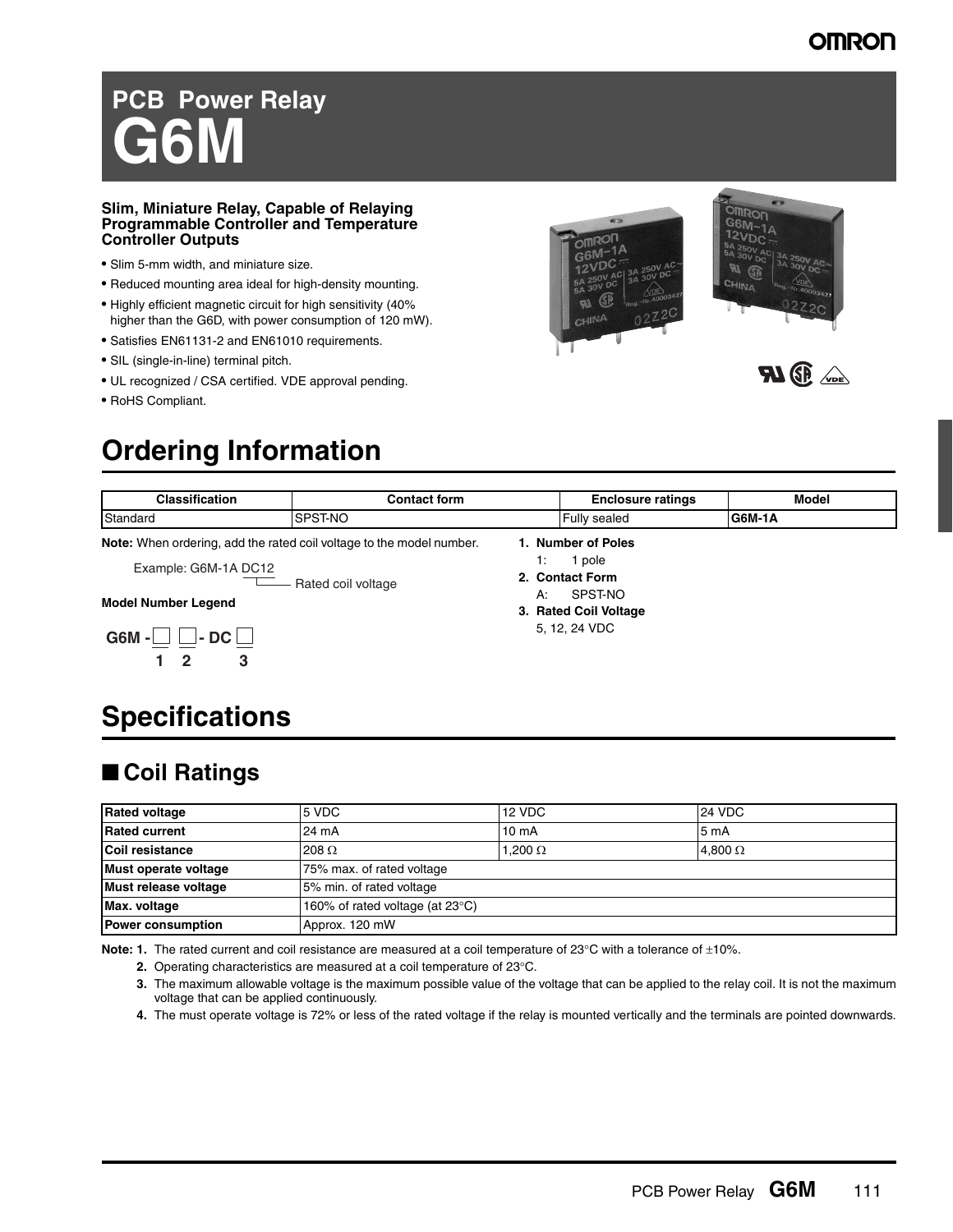### ■ **Contact Ratings**

| <b>Rated load</b>          | 3 A at 250 VAC, 3 A at 30 VDC          |
|----------------------------|----------------------------------------|
| <b>Rated carry current</b> | -5 A                                   |
| Max. switching voltage     | 270 VAC, 125 VDC                       |
| Max. switching current     | 5 A                                    |
| Max. switching power       | 750 VAC, 90 W                          |
| Min. permissible load      | 10 mA at 5 VDC (at 120 operations/min) |

**Note:** P level:  $\lambda_{60} = 0.1 \times 10^{-6}$ /operation

### ■ **Characteristics**

| <b>Contact resistance</b>    | 100 m $\Omega$ max.                                                                                |  |
|------------------------------|----------------------------------------------------------------------------------------------------|--|
| <b>Operate time</b>          | 10 ms max.                                                                                         |  |
| Release time                 | 5 ms max.                                                                                          |  |
| <b>Insulation resistance</b> | 1,000 M $\Omega$ min. (at 500 VDC)                                                                 |  |
| Dielectric strength          | 3,000 VAC, 50/60 Hz for 1 min between coil and contacts                                            |  |
|                              | 750 VAC, 50/60 Hz for 1 min between contacts of same polarity                                      |  |
| Impulse withstand voltage    | 5,080 V (1.2 x 50 $\mu$ s) between coil and contacts                                               |  |
| <b>Vibration resistance</b>  | Destruction: 10 to 55 Hz, 2.5-mm single amplitude (5.0-mm double amplitude)                        |  |
|                              | Malfunction: 10 to 55 hz, 0.75-mm single amplitude (1.5-mm double amplitude)                       |  |
| <b>Shock resistance</b>      | Destruction: 1,000 m/s <sup>2</sup>                                                                |  |
|                              | Malfunction: $100 \text{ m/s}^2$                                                                   |  |
| <b>Endurance</b>             | Mechanical: 20,000,000 operations min. (at 18,000 operations/hr)                                   |  |
|                              | Electrical: 100,000 operations min. (3A at 250 VAC/30 VDC, resistive load at 1,800 operations/hr.) |  |
| <b>Ambient temperature</b>   | Operating: $-40^{\circ}$ C to 85 $^{\circ}$ C (with no icing)                                      |  |
| <b>Ambient humidity</b>      | Operating: 5% to 85%                                                                               |  |
| <b>Weight approx.</b>        | 4 g                                                                                                |  |

### ■ **Approved Standards**

**UL Recognized (File No. E41515) / CSA Certified (File No. LR31928) - - Ambient Temp. = 40**°**C**

| Model   | <b>Coil ratings</b> | <b>Contact ratings</b>                         |
|---------|---------------------|------------------------------------------------|
| IG6M-1A | 4.5 to 24 VDC       | 5A, 250 VAC (resistive load, 6,000 operations) |
|         |                     | 5 A, 24 VDC (resistive load, 6,000 operations) |
|         |                     | 3 A, 250 VAC (general use, 10,000 operations)  |
|         |                     | 3 A, 24 VDC (general use, 10,000 operations)   |

### **VDE (Reg. No. 40003427) EN61810-1**

| Model   | <b>Coil ratings</b> | <b>Contact ratings</b>                                            |
|---------|---------------------|-------------------------------------------------------------------|
| IG6M-1A | 4.5. 5. 12. 24 VDC  | $(3 A, 250 VAC (cos0=1, 50,000))$<br>(3 A, 30 VDC (0 ms, 50,000)) |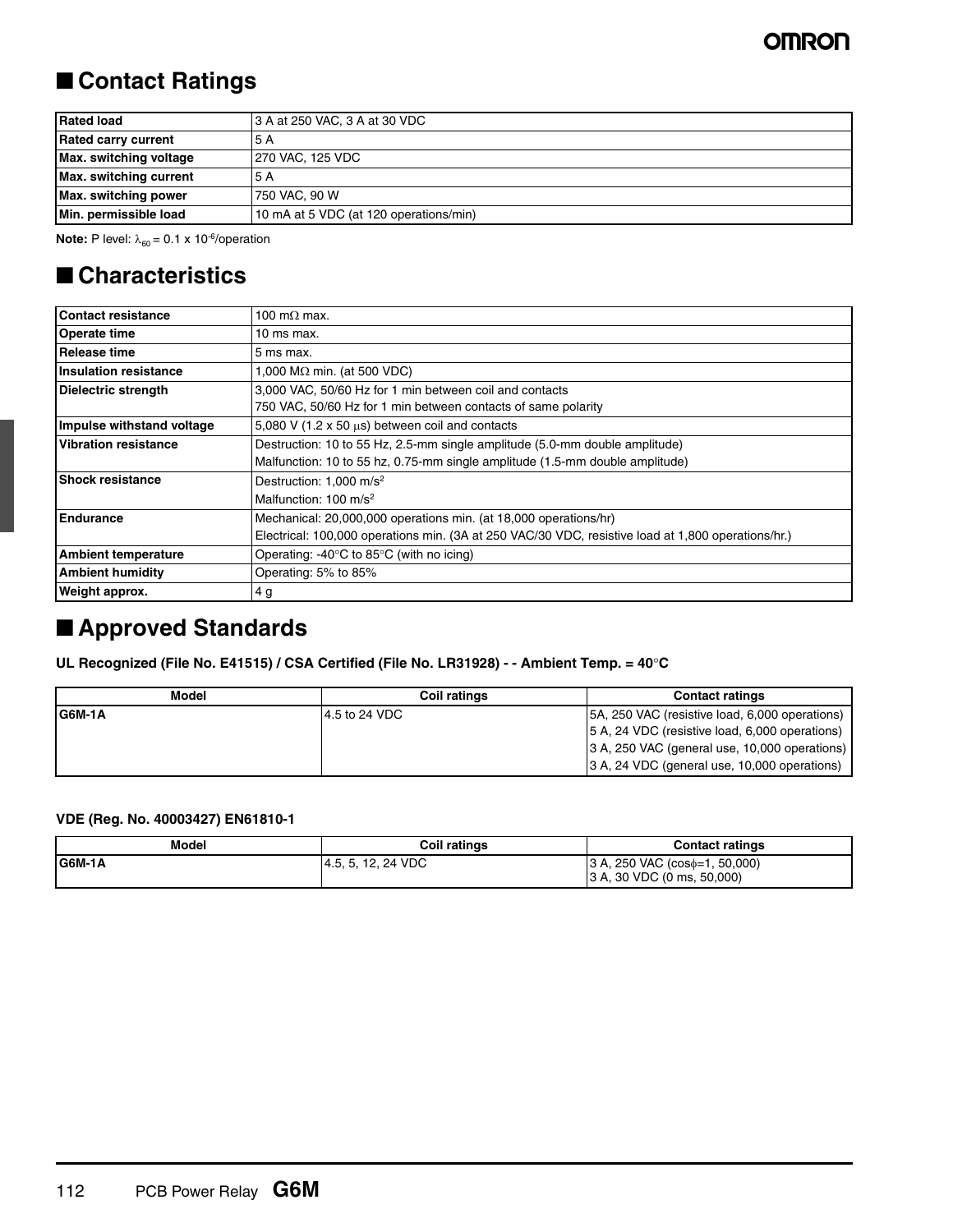## **Engineering Data**



## **Dimensions**

Units: mm.

#### **G6M-1A**







Tolerance: ±0.1 **Mounting Holes**



\*Average value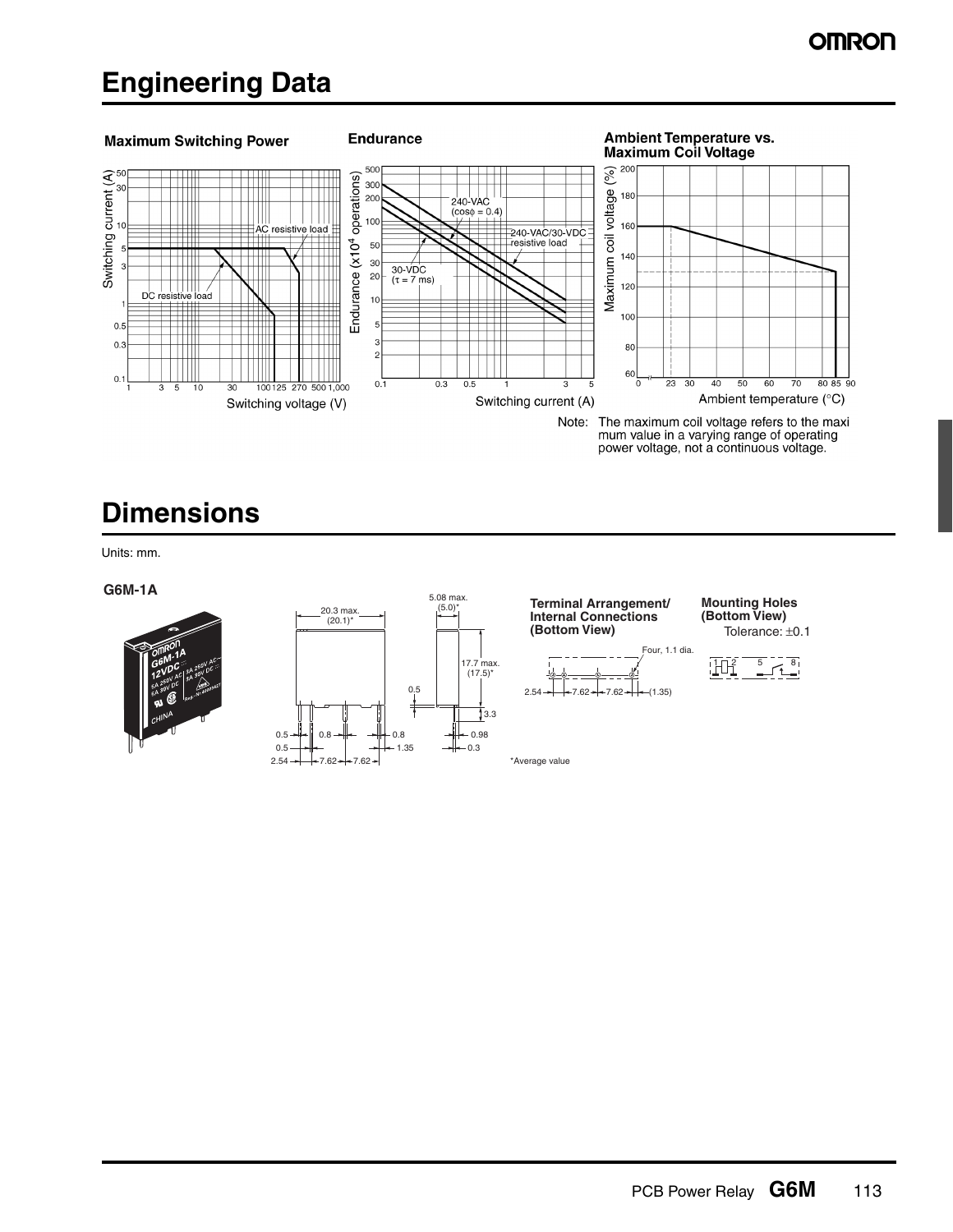### ■ **Basic Information**

Before actually committing any component to a mass-production situation, OMRON strongly recommends situational testing, in as closeto-actual-production situations as possible. One reason is to confirm that the product will still perform as expected after surviving the many handling and mounting processes involved in mass production. Also, even though OMRON relays are individually tested a number of times, and each meets strict requirements, a certain testing tolerance is permissible. When a high-precision product uses many components, each depends upon the rated performance thresholds of the other components. Thus, the overall performance tolerance may accumulate into undesirable levels.

To avoid problems, always conduct tests under the actual application conditions.

### **General**

To maintain the initial characteristics of a relay, exercise care that it is not dropped or mishandled. For the same reason, do not remove the case of the relay; otherwise, the characteristics may degrade. Avoid using the relay in an atmosphere containing sulfuric acid  $(SO<sub>2</sub>)$ , hydrogen sulfide  $(H<sub>2</sub>S)$ , or other corrosive gases.

Do not continuously apply a voltage higher than the rated maximum voltage to the relay. Never try to operate the relay at a voltage and a current other than those rated.

Do not use the relay at temperatures higher than that specified in the catalog or data sheet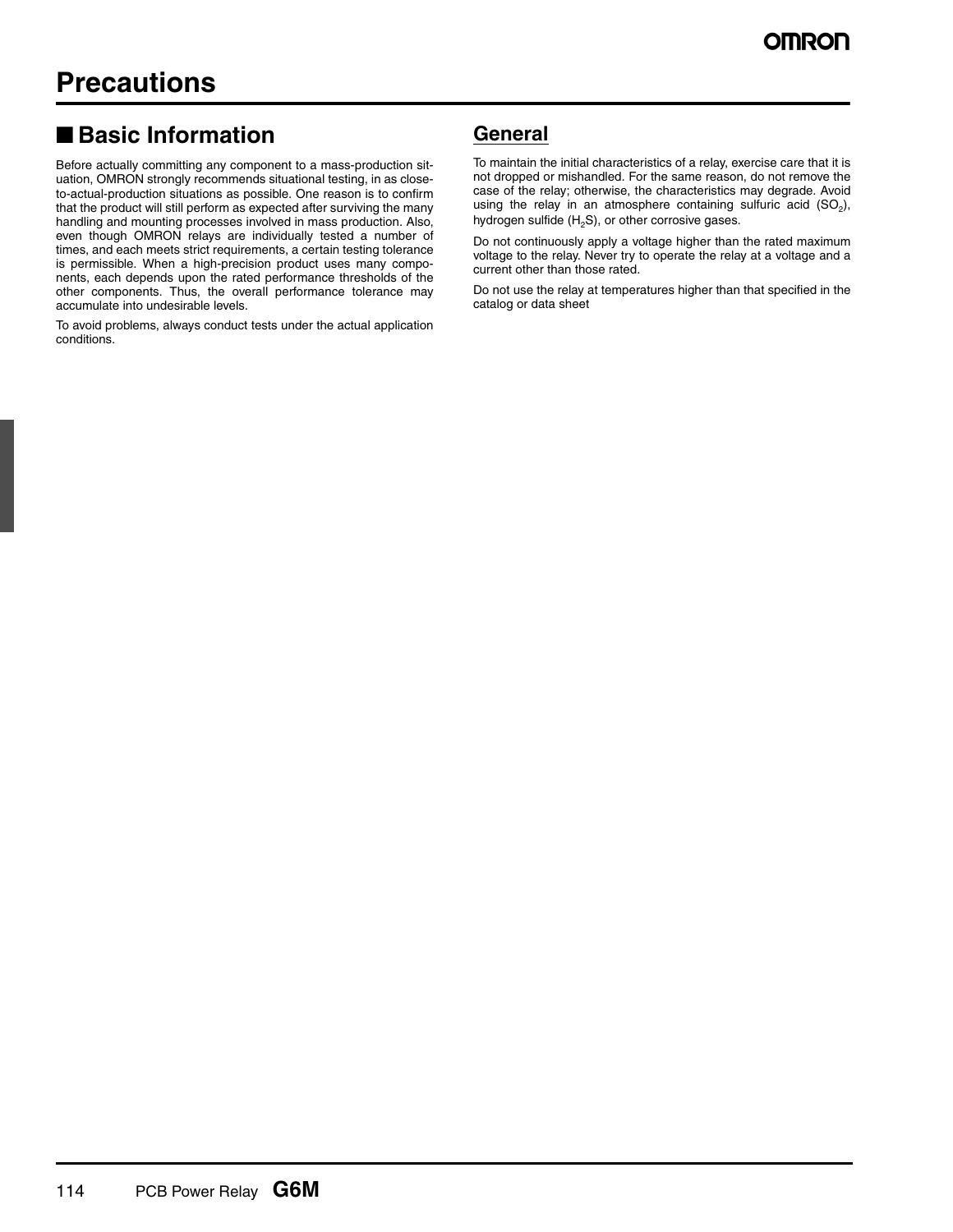### **Omron Electronic Components, LLC**

#### **Terms and Conditions of Sales**

|    | <b>I. GENERAL</b>                                                                         |
|----|-------------------------------------------------------------------------------------------|
|    | Definitions: The words used herein are defined as follows.                                |
|    | These terms and conditions<br>Terms:<br>a)                                                |
|    | Omron Electronic Components LLC and its subsidiaries<br>Seller:<br>(b                     |
|    | The buyer of Products, including any end user in section III through VI<br>(c) Buyer:     |
|    | Products and/or services of Seller<br>(d) Products:                                       |
|    | (e) Including: Including without limitation                                               |
| 2. | Offer: Acceptance: These Terms are deemed part of all quotations, acknowledgments,        |
|    | invoices, purchase orders and other documents, whether electronic or in writing, relating |
|    | to the sale of Products by Seller. Seller hereby objects to any Terms proposed in Buyer's |
|    | purchase order or other documents which are inconsistent with, or in addition to, these   |
|    | Terms.                                                                                    |

3. Distributor: Any distributor shall inform its customer of the contents after and including section III of these Terms.

#### **SALES**

- Prices: Payment: All prices stated are current, subject to change without notice by Seller. Buyer agrees to pay the price in effect at the time the purchase order is accepted by Seller. Payments for Products received are due net 30 days unless otherwise stated in the invoice. Buyer shall have no right to set off any amounts against the amount owing in respect of this invoice.
- Discounts: Cash discounts, if any, will apply only on the net amount of invoices sent to Buyer after deducting transportation charges, taxes and duties, and will be allowed only if (a) the invoice is paid according to Seller's payment terms and (b) Buyer has no past due amounts owing to Seller.
- 3. Interest: Seller, at its option, may charge Buyer 1.5% interest per month or the maximum legal rate, whichever is less, on any balance not paid within the stated terms.
- 4. Orders: Seller will accept no order less than 200 U.S. dollars net billing.<br>5. Currencies: If the prices quoted herein are in a currency other than U.S. Currencies: If the prices quoted herein are in a currency other than U.S. dollars, Buyer shall make remittance to Seller at the then current exchange rate most favorable to Seller; provided that if remittance is not made when due, Buyer will convert the amount to U.S. dollars at the then current exchange rate most favorable to Seller available during the period between the due date and the date remittance is actually made.
- 6. Governmental Approvals: Buyer shall be responsible for all costs involved in obtaining any government approvals regarding the importation or sale of the Products.
- 7. Taxes: All taxes, duties and other governmental charges (other than general real property and income taxes), including any interest or penalties thereon, imposed directly or indirectly on Seller or required to be collected directly or indirectly by Seller for the manufacture, production, sale, delivery, importation, consumption or use of the Products sold hereunder (including customs duties and sales, excise, use, turnover and license taxes) shall be charged to and remitted by Buyer to Seller.
- 8. Financial: If the financial position of Buyer at any time becomes unsatisfactory to Seller, Seller reserves the right to stop shipments or require satisfactory security or payment in advance. If Buyer fails to make payment or otherwise comply with these Terms or any related agreement, Seller may (without liability and in addition to other remedies) cancel any unshipped portion of Products sold hereunder and stop any Products in transit until Buyer pays all amounts, including amounts payable hereunder, whether or not then due, which are owing to it by Buyer. Buyer shall in any event remain liable for all unpaid accounts.
- 9. Cancellation; Etc: Orders are not subject to rescheduling or cancellation unless Buyer indemnifies Seller fully against all costs or expenses arising in connection therewith.
- 10. Force Majeure: Seller shall not be liable for any delay or failure in delivery resulting from causes beyond its control, including earthquakes, fires, floods, strikes or other labor disputes, shortage of labor or materials, accidents to machinery, acts of sabotage, riots, delay in or lack of transportation or the requirements of any government authority.
- 11. Shipping; Delivery: Unless otherwise expressly agreed in writing by Seller:
	- (a) All sales and shipments of Products shall be FOB shipping point (unless otherwise stated in writing by Seller), at which point title to and all risk of loss of the Products shall pass from Seller to Buyer, provided that Seller shall retain a security interest in the Products until the full purchase price is paid by Buyer;
	- Delivery and shipping dates are estimates only; and
	- Seller will package Products as it deems proper for protection against normal handling and extra charges apply to special conditions.
- 12. Claims: Any claim by Buyer against Seller for shortage or damage to the Products occurring before delivery to the carrier or any claim related to pricing or other charges must be presented in detail in writing to Seller within 30 days of receipt of shipment.

#### **III. PRECAUTIONS**

- Suitability: IT IS THE BUYER'S SOLE RESPOINSIBILITY TO ENSURE THAT ANY OMRON PRODUCT IS FIT AND SUFFICIENT FOR USE IN A MOTORIZED VEHICLE APPLICATION. BUYER SHALL BE SOLELY RESPONSIBLE FOR DETERMINING APPROPRIATENESS OF THE PARTICULAR PRODUCT WITH RESPECT TO THE BUYER'S APPLICATION INCLUDING (A) ELECTRICAL OR ELECTRONIC COMPONENTS, (B) CIRCUITS, (C) SYSTEM ASSEMBLIES, (D) END PRODUCT, (E) SYSTEM, (F) MATERIALS OR SUBSTANCES OR (G) OPERATING ENVIRONMENT. Buyer acknowledges that it alone has determined that the Products will meet their requirements of the intended use in all cases. Buyer must know and observe all prohibitions of use applicable to the Product/s.
- 2. Use with Attention: The followings are some examples of applications for which particular attention must be given. This is not intended to be an exhaustive list of all possible use of any Product, nor to imply that any use listed may be suitable for any Product:
	- (a) Outdoor use, use involving potential chemical contamination or electrical interference.
- (b) Use in consumer Products or any use in significant quantities.
- (c) Energy control systems, combustion systems, railroad systems, aviation systems, medical equipment, amusement machines, vehicles, safety equipment, and installations subject to separate industry or government regulations. (d) Systems, machines, and equipment that could present a risk to life or property.
- 3. Prohibited Use: NEVER USE THE PRODUCT FOR AN APPLICATION INVOLVING SERIOUS RISK TO LIFE OR PROPERTY WITHOUT ENSURING THAT THE SYSTEM AS A WHOLE HAS BEEN DESIGNED TO ADDRESS THE RISKS, AND THAT THE PRODUCT IS PROPERLY RATED AND INSTALLED FOR THE INTENDED USE WITHIN THE OVERALL EQUIPMENT OR SYSTEM.
- 4. Motorized Vehicle Application: USE OF ANY PRODUCT/S FOR A MOTORIZED VEHICLE APPLICATION MUST BE EXPRESSLY STATED IN THE SPECIFICATION BY SELLER.
- 5. Programmable Products: Seller shall not be responsible for the Buyer's programming of a programmable Product.

#### **IV. WARRANTY AND LIMITATION**

- Warranty: Seller's exclusive warranty is that the Products will be free from defects in materials and workmanship for a period of twelve months from the date of sale by Seller (or such other period expressed in writing by Seller). SELLER MAKES NO WARRANTY OR REPRESENTATION, EXPRESS OR IMPLIED, ABOUT ALL OTHER WARRANTIES, NON-INFRINGEMENT, MERCHANTABILITY OR FITNESS FOR A PARTICULAR PURPOSE OF THE PRODUCTS.
- 2. Buyer Remedy: Seller's sole obligation hereunder shall be to replace (in the form originally shipped with Buyer responsible for labor charges for removal or replacement thereof) the non-complying Product or, at Seller's election, to repay or credit Buyer an amount equal to the purchase price of the Product; provided that there shall be no liability for Seller or its affiliates unless Seller's analysis confirms that the Products were correctly handled, stored, installed and maintained and not subject to contamination, abuse, misuse or inappropriate modification. Return of any Products by Buyer must be approved in writing by Seller before shipment.
- 3. Limitation on Liability: SELLER AND ITS AFFILIATES SHALL NOT BE LIABLE FOR SPECIAL, INDIRECT, INCIDENTAL OR CONSEQUENTIAL DAMAGES, LOSS OF PROFITS OR PRODUCTION OR COMMERCIAL LOSS IN ANY WAY CONNECTED WITH THE PRODUCTS, WHETHER SUCH CLAIM IS BASED IN CONTRACT, WARRANTY, NEGLIGENCE OR STRICT LIABILITY. FURTHER, IN NO EVENT SHALL LIABILITY OF SELLER OR ITS AFFILITATES EXCEED THE INDIVIDUAL PRICE OF THE PRODUCT ON WHICH LIABILITY IS ASSERTED.
- Indemnities: Buyer shall indemnify and hold harmless Seller, its affiliates and its employees from and against all liabilities, losses, claims, costs and expenses (including attorney's fees and expenses) related to any claim, investigation, litigation or proceeding (whether or not Seller is a party) which arises or is alleged to arise from Buyer's acts or omissions under these Terms or in any way with respect to the Products.

#### **V. INFORMATION; ETC.**

- 1. Intellectual Property: The intellectual property embodied in the Products is the exclusive property of Seller and its affiliates and Buyer shall not attempt to duplicate it in any way without the written permission of Seller. Buyer (at its own expense) shall indemnify and hold harmless Seller and defend or settle any action brought against Seller to the extent that it is based on a claim that any Product made to Buyer specifications infringed intellectual property rights of another party.
- Property: Confidentiality: Notwithstanding any charges to Buyer for engineering or tooling, all engineering and tooling shall remain the exclusive property of Seller. All information and materials supplied by Seller to Buyer relating to the Products are confidential and proprietary, and Buyer shall limit distribution thereof to its trusted employees and strictly prevent disclosure to any third party.
- 3. Performance Data: Performance data is provided as a guide in determining suitability and does not constitute a warranty. It may represent the result of Seller's test conditions, and the users must correlate it to actual application requirements.
- Change In Specifications: Product specifications and descriptions may be changed at any time based on improvements or other reasons. It is Seller's practice to change part numbers when published ratings or features are changed, or when significant engineering changes are made. However, some specifications of the Product may be changed without any notice.
- 5. Errors And Omissions: The information on Seller's website or in other documentation has been carefully checked and is believed to be accurate; however, no responsibility is assumed for clerical, typographical or proofreading errors or omissions.
- 6. Export Controls: Buyer shall comply with all applicable laws, regulations and licenses regarding (a) export of the Products or information provided by Seller; (b) sale of Products to forbidden or other proscribed persons or organizations; (c) disclosure to noncitizens of regulated technology or information.

#### **VI. MISCELLANEOUS**

- Waiver: No failure or delay by Seller in exercising any right and no course of dealing between Buyer and Seller shall operate as a waiver of rights by Seller.
- 2. Assignment: Buyer may not assign its rights hereunder without Seller's written consent. 3. Law: These Terms are governed by Illinois law (without regard to conflict of laws).
- Federal and state courts in Cook County, Illinois have exclusive jurisdiction for any dispute hereunder. 4. Amendment: These Terms constitute the entire agreement between Buyer and Seller
- relating to the Products, and no provision may be changed or waived unless in writing signed by the parties.
- 5. Severability: If any provision hereof is rendered ineffective or invalid, such provision shall not invalidate any other provision.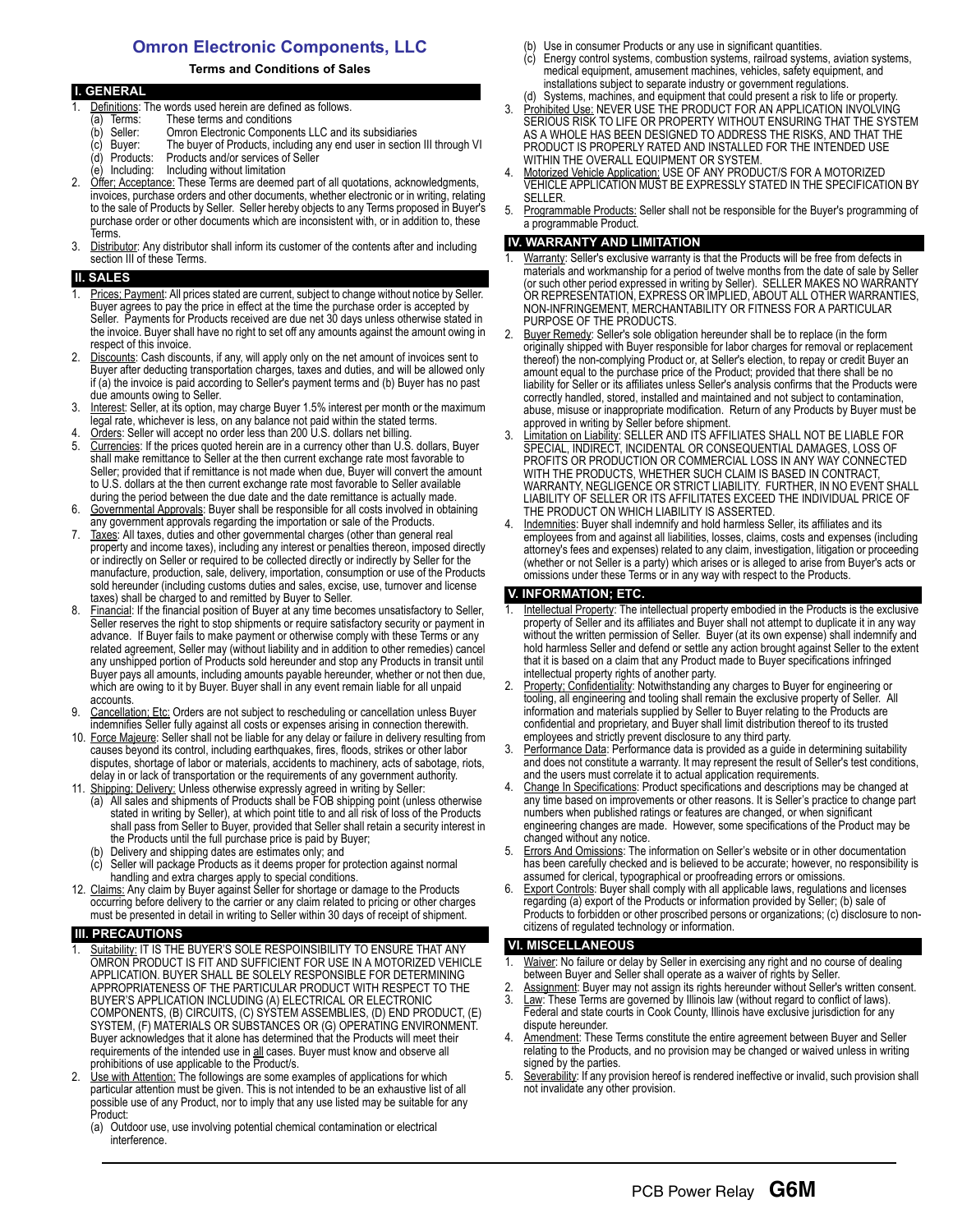## **Certain Precautions on Specifications and Use**

- Suitability for Use. Seller shall not be responsible for conformity with any standards, codes or regulations which apply to the combination of the Product in Buyer's application or use of the Product. At Buyer's request, Seller will provide applicable third party certification documents identifying ratings and limi-<br>tations of use which apply to the Product. This information by itself is not<br>sufficient for a complete determination of the suitability of t bination with the end product, machine, system, or other application or use.<br>Buyer shall be solely responsible for determining appropriateness of the par-<br>ticular Product with respect to Buyer's application, product or sys
	- (i) Outdoor use, uses involving potential chemical contamination or electrical interference, or conditions or uses not described in this document.
	- (ii) Energy control systems, combustion systems, railroad systems, aviation systems, medical equipment, amusement machines, vehicles, safety equipment, and installations subject to separate industry or government regulations.
	-
	- (iii) Use in consumer products or any use in significant quantities. (iv) Systems, machines and equipment that could present a risk to life or property. Please know and observe all prohibitions of use applicable to this product.

NEVER USE THE PRODUCT FOR AN APPLICATION INVOLVING SERIOUS<br>RISK TO LIFE OR PROPERTY WITHOUT ENSURING THAT THE SYSTEM<br>AS A WHOLE HAS BEEN DESIGNED TO ADDRESS THE RISKS, AND THAT<br>THE OMRON PRODUCT IS PROPERLY RATED AND INSTA

- Programmable Products. Seller shall not be responsible for the user's pro-
- gramming of a programmable product, or any consequence thereof.<br>3. Performance Data. Performance data given in this publication is provided as a guide for the user in determining suitability and does not constitute a war-ranty. It may represent the result of Seller's test conditions, and the users must correlate it to actual application requirements. Actual performance is subject to
- Seller's Warranty and Limitations of Liability.<br>4. Ch<u>ange in Specifications</u>. Product specifications and accessories may be<br>changed at any time based on improvements and other reasons. It is our practice to change part numbers when published ratings or features are changed, or when significant construction changes are made. However, some specifications of the Product may be changed without any notice. When in doubt, special part numbers may be assigned to fix or establish key specifications for your application. Please consult with your Seller representative at any
- checked and is believed to be accurate; however, no responsibility is assumed
- for clerical, typographical or proofreading errors, or omissions.<br>6. **RoHS Compliance**. Where indicated, our products currently comply, to the<br>best of our knowledge as of the date of this publication, with the requirements Substances ("RoHS"), although the requirements of RoHS do not take effect until July 2006. These requirements may be subject to change. Please consult our website for current information.

**Complete "Terms and Conditions of Sale" for product purchase and use are on Omron's website at http://www.components.omron.com – under the "About Us" tab, in the Legal Matters section.**

**ALL DIMENSIONS SHOWN ARE IN MILLIMETERS.** To convert millimeters into inches, multiply by 0.03937. To convert grams into ounces, multiply by 0.03527.



55 E. Commerce Drive, Suite B Schaumburg, IL 60173

### **OMRON ON-LINE**

Global - http://www.omron.com USA - http://www.components.omron.com

### **847-882-2288**

Cat. No. X301-E-1 06/09 Specifications subject to change without notice Printed in USA